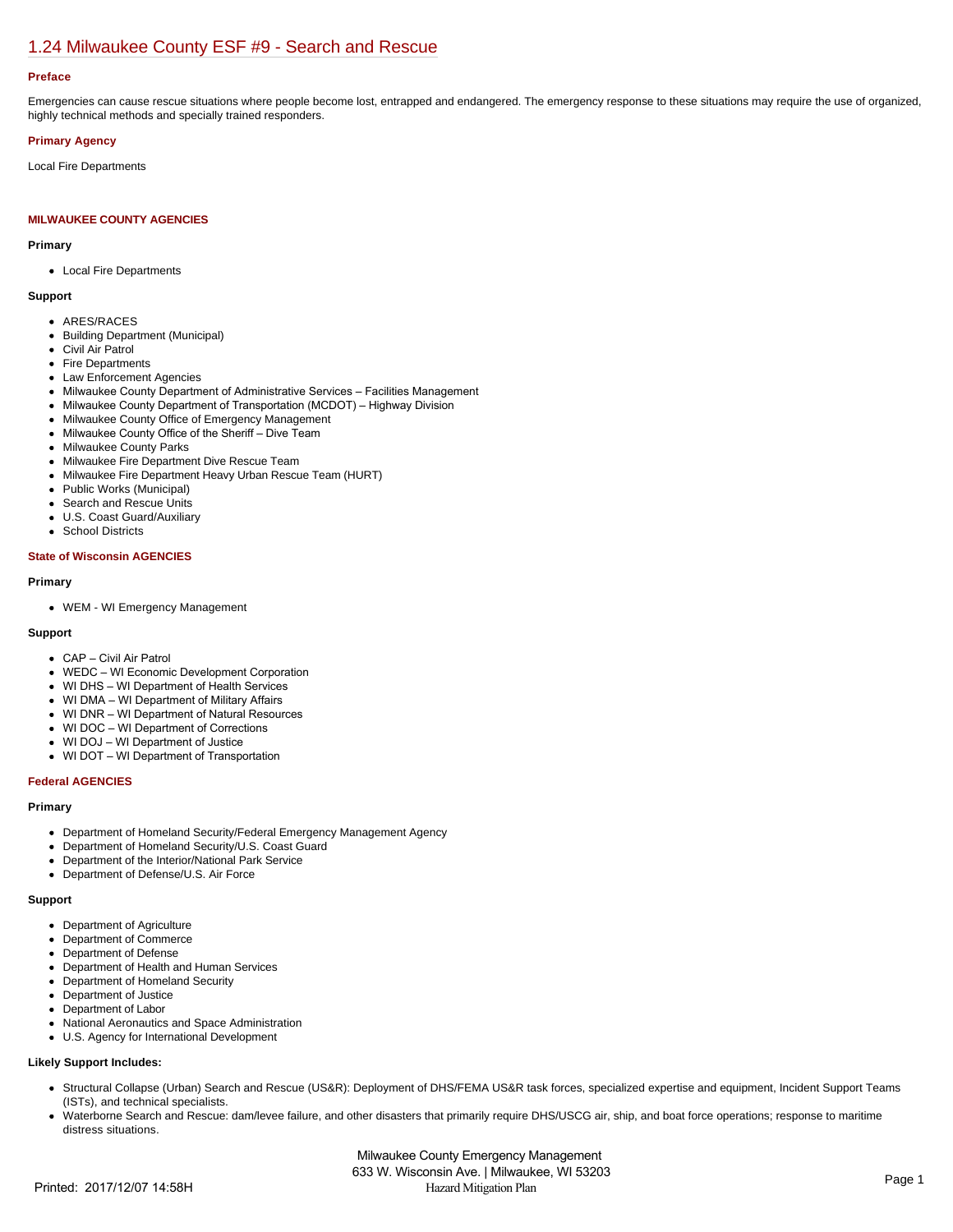- Inland/Wilderness Search and Rescue: Support for SAR operations conducted in backcountry, remote, or undeveloped or rural or roadless areas that primarily require operations necessitating the use of specialized equipment to access these areas and may require responders traveling over land by alternate methods or by aircraft.
- Aeronautical Search and Rescue: Coordination and support of SAR operations conducted in aviation-related incidents and aeronautical search and rescue. SAR services include the performance of distress monitoring, communications, location of distressed personnel, coordination, and execution of rescue operations
- including extrication or evacuation along with the provisioning of medical assistance and civilian services through the use of public and private resources to assist persons and property in potential or actual distress.

#### **A. PURPOSE**

1. Provide a coordinated process of locating, extricating, and providing initial medical treatment to victims trapped, threatened or stranded in harm's way by any emergency or hazardous event when they cannot remove themselves.

## **B. POLICIES**

1. Search and rescue operations will be a team effort of Fire, Rescue Services, Police, Public Works, trained volunteers, and the private sector.

2. The Law Enforcement Agencies Department shall coordinate and establish resources that are qualified in emergency response as a member of the local search and rescue organization. Personnel shall be assigned team positions and offered training to meet specific position requirements.

3. If activated, regional, state and national USAR Teams are under the control of local incident commanders. The USAR Leaders are responsible for planning, coordinating and managing a USAR response when requested and authorized to mobilize.

## **PRIMARY DEPARTMENT RESPONSIBILITIES/TASKS BY PHASE**

## **MILWAUKEE COUNTY LOCAL FIRE DEPARTMENTS**

|                      | Work with the Office of Emergency Management to:<br>1. Maintain this Emergency Support Function (ESF).<br>2. Develop a system to quickly identify and establish countywide search and rescue grids.                                                                                                                                                                                                                                                                                       |
|----------------------|-------------------------------------------------------------------------------------------------------------------------------------------------------------------------------------------------------------------------------------------------------------------------------------------------------------------------------------------------------------------------------------------------------------------------------------------------------------------------------------------|
| <b>Pre-Emergency</b> | 3. Identify high occupancy structures, critical facilities and other places of public assembly having potential for mass casualty.<br>4. Maintain standard operating procedures, inventories of resources and equipment i.e., Technical Rescue Teams (TRT) and Urban Search and<br>Rescue Teams (USAR) and personnel rosters.<br>5. Coordinate and participate in sponsored training and exercises.<br>6. Develop emergency action checklists.<br>7. Maintain mutual aid agreements/MOUs. |

| Emergency | 1. When notified, report to the Milwaukee County EOC.<br>2. Initiate search for victims throughout the impacted area. |
|-----------|-----------------------------------------------------------------------------------------------------------------------|
|           | 3. Coordinate search and rescue activities with the appropriate tasked organizations.                                 |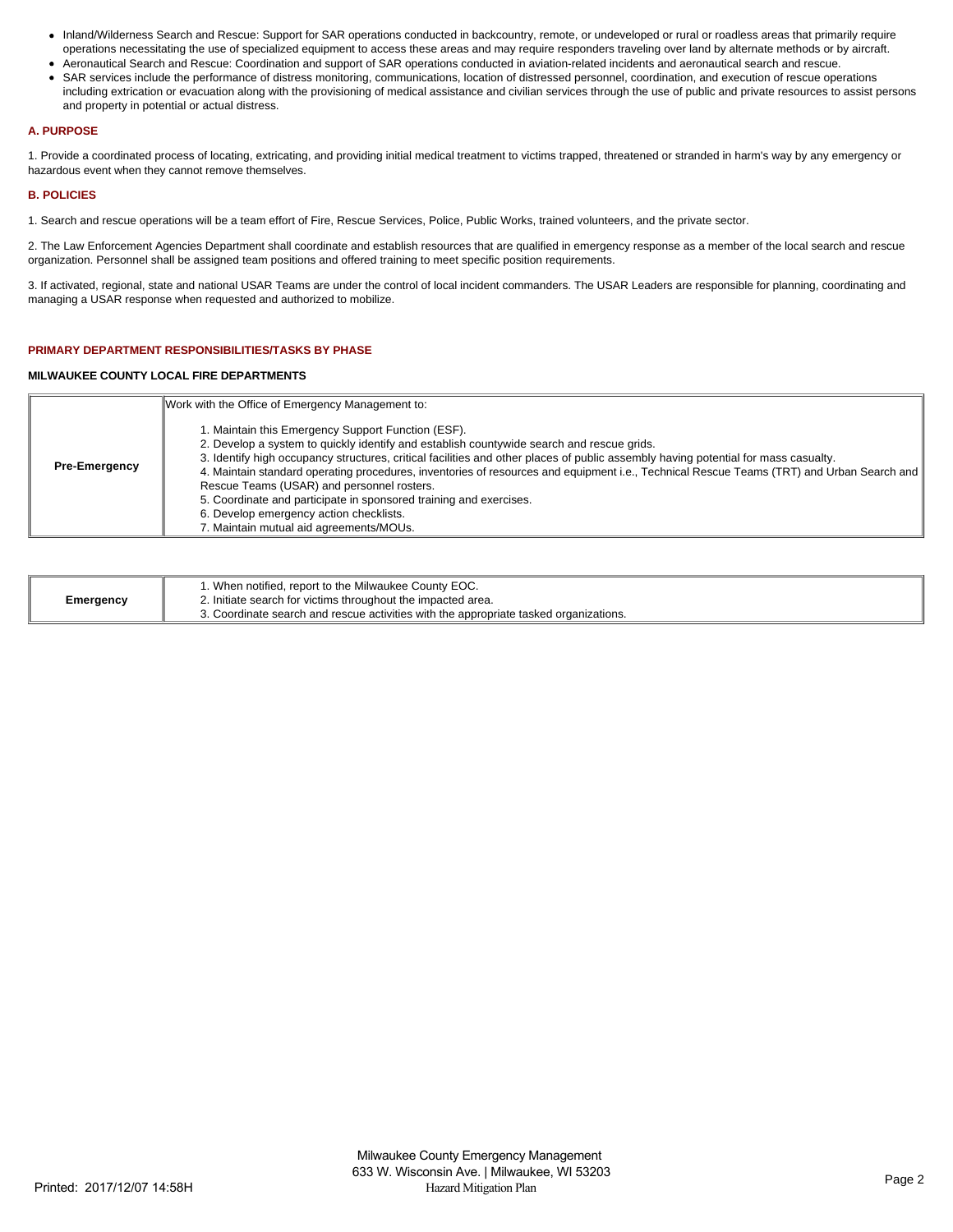|                                             | 1. Milwaukee County Fire Chief's association chair or designee to staff the ESF #9 position in the EOC.<br>2. Identify incident sites or situations requiring search and rescue services to include:                                                                                                                                   |
|---------------------------------------------|----------------------------------------------------------------------------------------------------------------------------------------------------------------------------------------------------------------------------------------------------------------------------------------------------------------------------------------|
|                                             | • a. Search and rescue activities following flood, severe weather, and/or building collapses (i.e., Technical Rescue Teams (TRT) and<br>Hazardous Materials.<br>• b. Water recovery searches for persons presumed to be deceased (Dive Rescue Team).                                                                                   |
|                                             | • c. Searches for missing persons (Public Safety).                                                                                                                                                                                                                                                                                     |
|                                             | 3. Determine condition, status of Milwaukee County search and rescue resources.<br>4. Determine present and future need for search and rescue and other on-scene resources.                                                                                                                                                            |
|                                             | 5. Coordinate search and rescue resources as requested by field incident commanders.<br>6. Provide strategic command and control of search and rescue teams not assigned to specific incidents.                                                                                                                                        |
|                                             | • Mobilize and manage search and rescue teams by pre-designated County grids.                                                                                                                                                                                                                                                          |
|                                             | 7. Determine need for USAR Task Force.                                                                                                                                                                                                                                                                                                 |
|                                             | • a. Coordinate response with USAR Coordinator.                                                                                                                                                                                                                                                                                        |
|                                             | • b. Assist with implementation of an appropriate mobilization plan in coordination with the assigned Task Force Leader and/or Incident<br>Commander.                                                                                                                                                                                  |
| <b>Emergency Operations</b><br>Center (EOC) | 8. Direct SAR activities according to the National Incident Management System, the Incident Command System, and team policies and<br>procedures.                                                                                                                                                                                       |
|                                             | 9. Provide personnel, equipment, supplies and other resources necessary to locate, extricate and treat the injured/trapped victims.<br>10. Coordinate the acquisition of personnel, supplies and administrative support necessary to conduct search and rescue operations.<br>11. Sources for search and rescue resources can include: |
|                                             | • a. Mutual aid.                                                                                                                                                                                                                                                                                                                       |
|                                             | • b. State EOC (Federal USAR Task Forces.)<br>• c. State, and federal agencies (State SAR Teams).                                                                                                                                                                                                                                      |
|                                             | $\bullet$ d. NGOs.                                                                                                                                                                                                                                                                                                                     |
|                                             | 12. Establish, maintain contact with State EOC:                                                                                                                                                                                                                                                                                        |
|                                             | • a. Provide information on damages, status of Milwaukee County search and rescue systems.<br>• b. Request additional Search & Rescue resources, as requested.                                                                                                                                                                         |
|                                             | 13. Provide mutual aid to other jurisdictions if requested:                                                                                                                                                                                                                                                                            |
|                                             | • Do not commit mutual aid until it is determined no threat exists in Milwaukee County.                                                                                                                                                                                                                                                |
|                                             | 14. Specialty Teams include Technical Rescue Teams (TRT), Urban Search and Rescue Teams (USAR), Hazardous Materials, and Water<br>Rescue Operations Team.                                                                                                                                                                              |
|                                             | 15. Maintain records of cost and expenditures to accomplish this ESF and forward them to the EOC Finance/ Administration Section Chief.                                                                                                                                                                                                |

| <b>Recovery Actions</b> | 1. Participate in after-action reviews.                                          |
|-------------------------|----------------------------------------------------------------------------------|
|                         | 2. Return SAR organization and personnel to a state of operational preparedness. |
|                         | 3. Support personnel with Critical Incident Stress Management as necessary.      |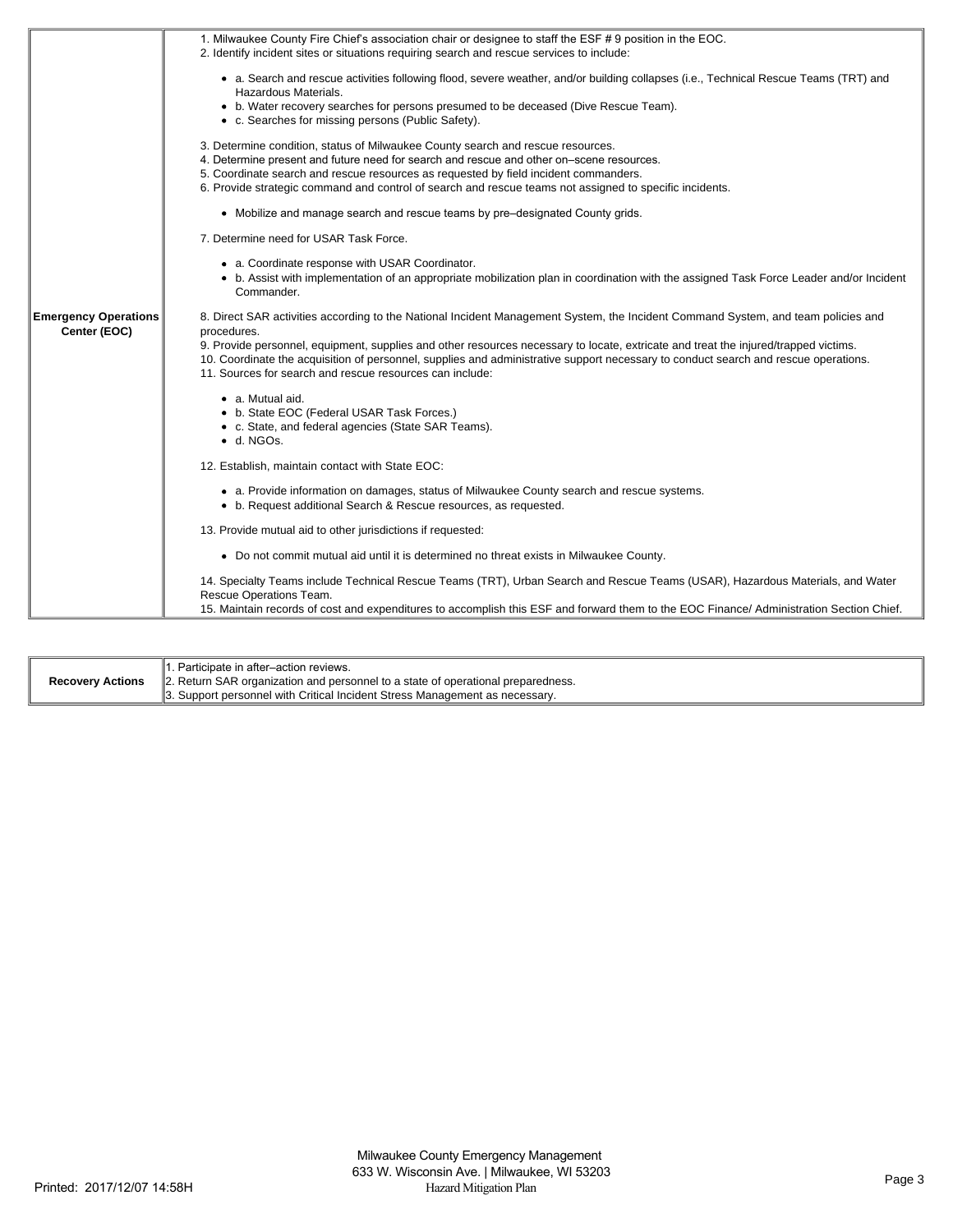| <b>SUPPORT DEPARTMENTS RESPONSIBILITIES/TASKS</b>                                                        |                                                                                                                                                                                                                                                                                                                                                                                                                                                        |  |
|----------------------------------------------------------------------------------------------------------|--------------------------------------------------------------------------------------------------------------------------------------------------------------------------------------------------------------------------------------------------------------------------------------------------------------------------------------------------------------------------------------------------------------------------------------------------------|--|
| <b>ARES/RACES</b>                                                                                        | 1. Provides primary and/or supplemental local area, point-to-point, and long distance communications as requested.<br>2. Provides staff, resources, and equipment as requested to support EOC and emergency operations.                                                                                                                                                                                                                                |  |
| <b>Building Department</b><br>(Municipal)                                                                | 1. Provide building and safety inspections.                                                                                                                                                                                                                                                                                                                                                                                                            |  |
| <b>Civil Air Patrol</b>                                                                                  | 1. Directly support agencies by providing such services as airborne search, airborne disaster assessment, airborne and ground Electronic Locator<br>Transmitter (ELT) tracking, transportation of officials, and assistance in a variety of ground operations.                                                                                                                                                                                         |  |
| <b>Fire Departments</b>                                                                                  | 1. Provide search and rescue services to extent of training within their jurisdiction.<br>2. Coordinate search and rescue activities with the appropriate tasked organizations.<br>3. Provide urban search and rescue services following flood, tornado, and/or building collapses.<br>4. Provide special teams resources as requested.<br>5. Provide mass casualty support, equipment and supplies.<br>6. Provide rehab and communications equipment. |  |
| <b>Law Enforcement</b><br><b>Agencies</b>                                                                | 1. Provide search and rescue assistance, equipment allocation, security, crowd control and traffic direction.<br>2. Provide specialized equipment including vehicles, lights, night vision and other items to assist in search and rescue.                                                                                                                                                                                                             |  |
| <b>Milwaukee County</b><br>Department of<br>Administrative Services<br>- Facilities<br><b>Management</b> | 1. Assist with manpower and equipment as requested.<br>2. Provide personnel and heavy equipment/operators to assist with heavy rescue activities.<br>3. Assist with building and safety inspections.<br>4. Provide specialized equipment including vehicles, lights, portable power, and other items to assist in search and rescue.                                                                                                                   |  |
| <b>Milwaukee County</b><br>Department of<br>Transportation<br>(MCDOT)                                    | 1. Assist with manpower and equipment as requested.<br>2. Provide personnel and heavy equipment/operators to assist with heavy rescue activities.<br>3. Provide specialized equipment including vehicles, lights, portable power, and other items to assist in search and rescue.                                                                                                                                                                      |  |
| <b>Milwaukee County</b><br>Office of the Sheriff -<br>Dive Team                                          | 1. Provide personnel, equipment, supplies and other resources necessary to locate, extricate and treat the injured/trapped victims.                                                                                                                                                                                                                                                                                                                    |  |
| <b>Milwaukee County</b><br><b>Office of Emergency</b><br>Management                                      | 1. Provide resources for SAR activities.<br>2. Locate specialized rescue equipment and/or personnel if required.<br>3. Support the development of SAR capabilities.                                                                                                                                                                                                                                                                                    |  |
| <b>Milwaukee County</b><br><b>Parks</b>                                                                  | 1. Provide qualified lifeguard personnel for water rescue assistance as necessary.                                                                                                                                                                                                                                                                                                                                                                     |  |
| <b>Milwaukee Fire</b><br><b>Department Dive</b><br><b>Rescue Team</b>                                    | 1. Provide personnel, equipment, supplies and other resources necessary to locate, extricate and treat the injured/trapped victims.                                                                                                                                                                                                                                                                                                                    |  |
| <b>Milwaukee Fire</b><br><b>Department Heavy</b><br><b>Urban Rescue Team</b><br>(HURT)                   | 1. Provide personnel, equipment, supplies and other resources necessary to locate, extricate and treat the injured/trapped victims.                                                                                                                                                                                                                                                                                                                    |  |
| <b>Public Works</b><br>(Municipal)                                                                       | 1. Assist with manpower and equipment as requested.<br>2. Provide personnel and heavy equipment/operators to assist with heavy rescue activities.<br>3. Assist with building and safety inspections.<br>4. Provide specialized equipment including vehicles, lights, portable power, and other items to assist in search and rescue.                                                                                                                   |  |
| <b>Search and Rescue</b><br><b>Units</b>                                                                 | 1. Provide personnel, equipment, supplies and other resources necessary to locate, extricate and treat the injured/trapped victims.                                                                                                                                                                                                                                                                                                                    |  |
| U.S. Coast<br><b>Guard/Auxiliary</b>                                                                     | 1. Conduct maritime search and rescue activities.<br>2. Provide small boats, personnel, and related equipment for maritime search and rescue operations under control of U.S. Coast Guard.                                                                                                                                                                                                                                                             |  |
| <b>ATTACHMENTS</b>                                                                                       | 1. National USAR Response System.                                                                                                                                                                                                                                                                                                                                                                                                                      |  |
| <b>REFERENCES</b>                                                                                        | None.                                                                                                                                                                                                                                                                                                                                                                                                                                                  |  |